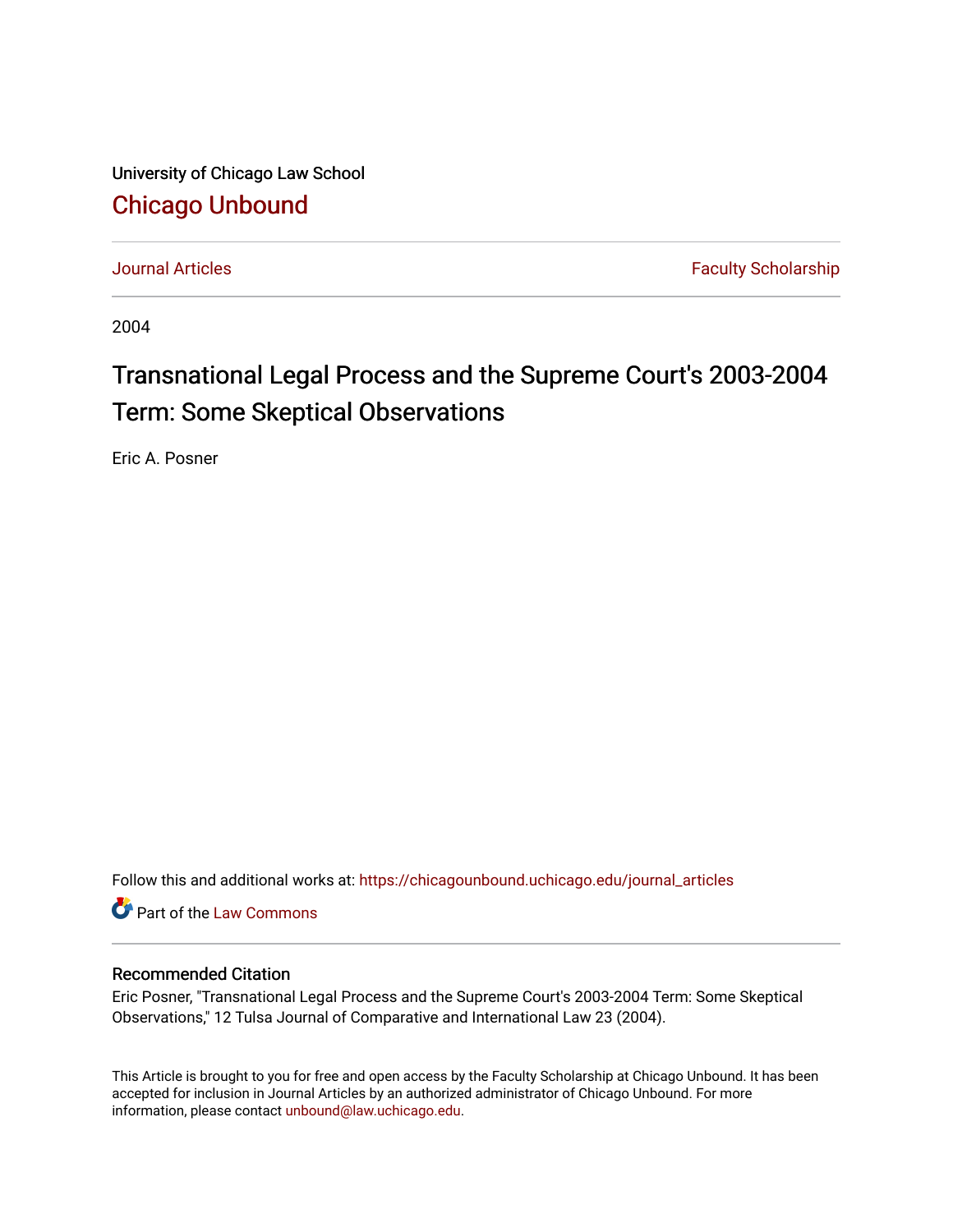

## **TRANSNATIONAL LEGAL PROCESS AND THE SUPREME COURT'S 2003-2004 TERM: SOME SKEPTICAL OBSERVATIONS**

# *Eric A. Posnert*

#### I. INTRODUCTION

Dean Koh's keynote address last night provided you with an example of a popular approach to understanding international law these days.<sup>1</sup> He calls this approach "Transnational Legal Process" or TLP, and I will follow this nomenclature. This approach can be contrasted with what I will call, for lack of a better name, the "Standard View." Koh himself prefers to contrast TLP with what he calls "nationalism,"<sup>2</sup> but nationalism is something very different from the Standard View, which could be held by people who are not nationalists in the ordinary sense of that word. TLP and the Standard View make different

t Kirkland & Ellis Professor of Law, University of Chicago. Thanks to the Russell Baker Scholars Fund for financial support. This essay is a slightly revised version of remarks delivered at a conference at the University of Tulsa College of Law on October **29,** 2004, *International Law and the 2003-04 Supreme Court Term: Building Bridges or Constructing Barriers Between National, Foreign, and International Law?* For more details, qualifications, and citiations, the reader is directed to Eric A. Posner, International Law and the Disaggregated State (2004) (unpublished manuscript, on file with the Author). I thank Harold Koh and other conference participants for their helpful comments.

**I.** In preparing these remarks, I have relied on several of Harold Koh's articles including: Harold Hongju Koh, *Why Do Nations Obey International Law?,* 106 YALE **L.J.** 2599, 2645-56 (1997); Harold Hongju Koh, The 1994 Roscoe Pound Lecture: Transnational Legal Process (Oct. 28,1994), *in* 75 **NEB.** L. REV. 181 (1996) [hereinafter Koh, The Pound Lecture]; Harold Hongju Koh, Transnational Legal Process After September 11<sup>th</sup>, Jefferson Memorial Lecture (Oct. 1, 2003), *in* 22 BERKELEY J. **INT'L** L. 337 (2004) [hereinafter Koh, The Jefferson Lecture]; Harold Honju Koh, *The Ninth Annual John W. Hager Lecture, the 2004 Term: The Supreme Court Meets International Law,* 12 **TULSA** COMP. & INT'L L. J. 1 (2004) (remarks in this issue) [hereinafter Koh, The Hagar Lecture].

<sup>2.</sup> Koh, The Hagar Lecture, *supra* note **I.**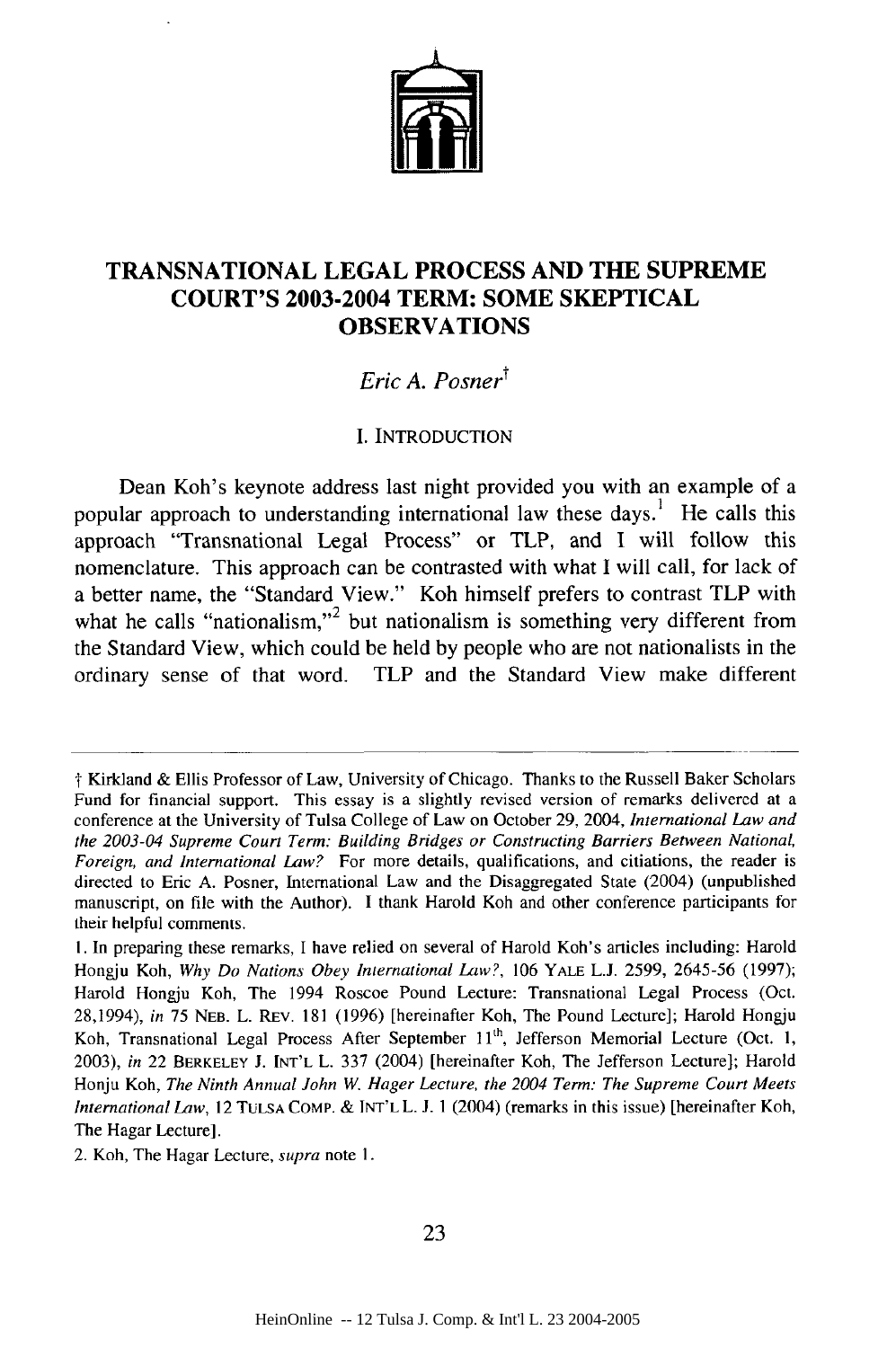assumptions about the world and have different implications for understanding the Supreme Court's cases last term.

In this talk, I will spend a few minutes contrasting TLP and the Standard View. Next, I will talk about their different implications for judicial enforcement. Then I will talk about the international law related cases decided by the Supreme Court during its 2003-2004 term. Finally, I will use these cases as a vehicle for criticizing the TLP view.

#### II. THE STANDARD VIEW

The Standard View can be caricatured as follows. The world consists of 190 or so states. Each state has its own "interest." A state's interest is fixed the product of the domestic political process, reflecting the values and preferences of the public in a democracy, and those of a narrower elite in an authoritarian system. In short, the state's interest comes from within, and mainly concerns the security and prosperity of the state's citizens.

States pursue their interests in the international sphere in various ways. Sometimes, they cooperate with other states; sometimes, they prey on other states. When states cooperate, they make agreements and follow certain rules. They join the GATT/WTO in order to enhance trade; they enter military alliances such as NATO for security. These rules and agreements come to be called "international law." States comply with international law only as long as doing so advances their interests. International law itself has no normative authority, and no ability to influence states that are powerful enough to violate it.

What is distinctive about international law, compared with domestic law, is that there is no central world legislature, court, or enforcer. That is why states continue to comply with international law only when they choose to and think that doing so advances their interest.

The Standard View, as I have called it, should not be confused with oldfashioned realism: states are not necessarily trapped in a security competition. They do cooperate and they do create international law, but international law has a minimalist quality. One might think of the Standard View as the "billiard ball view" of international relations because the states, like billiard balls, do not change when they interact with each other.<sup>3</sup>

*<sup>3.</sup>* See **JACK** L. GOLDSMITH **AND** ERiC A. POSNER, THE LIMITS OF **INTERNATIONAL** LAW (2005) (discussing these assumptions further).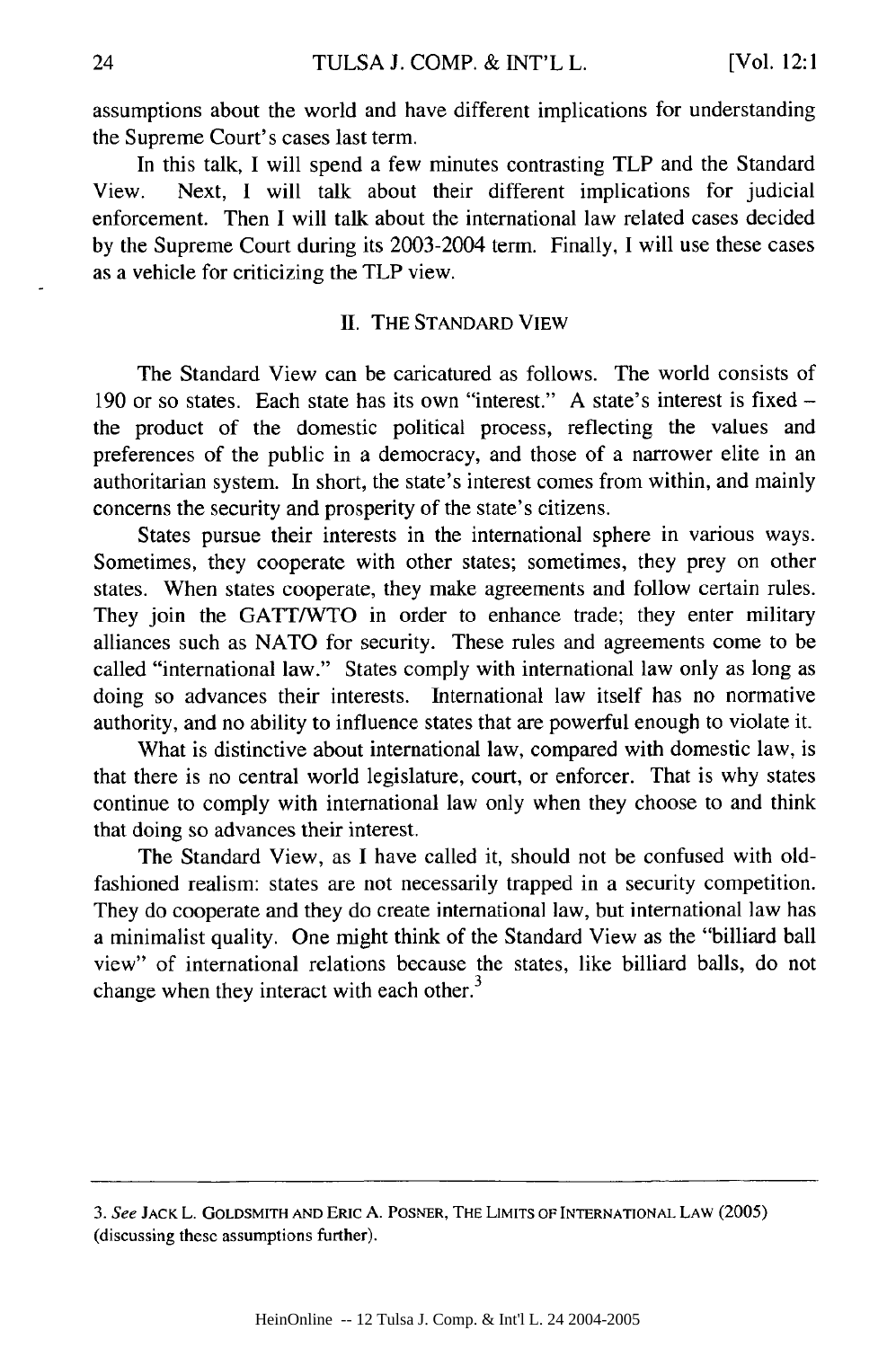#### III. THE TLP VIEW

Under the TLP view, states are not billiard balls and they are not unitary agents. They are legal and social constructs.<sup>4</sup> The borders of states are permeable in numerous ways. TLP emphasizes that people interact with each other across borders: they travel, they watch TV or films from other countries, they learn about foreign customs and norms, and they often have relatives who live in different countries.<sup>5</sup> Since the end of the cold war, the world has become smaller; there is an immense amount of new trade and crossborder investment, new communications like the Internet and wireless phones, political integration in places like Europe, the spread of democracy, and on and on. Also of great importance is the rise of multinational corporations, NGOs like Amnesty International, and various transborder social and political movements such as (to pick one example) the campaign against landmines.<sup>6</sup>

The key difference between the TLP view and the Standard View is the assumption about state interests. For the Standard View, the world does not influence a state's interest. For the TLP view, the world does influence a state's interest. How? It's not clear. In various writings, Koh has argued that states "internalize norms" through the transnational legal process.<sup>7</sup> By this, he appears to mean that various legal processes **-** both domestic and international - cause individuals within a state to change their views about what is morally or politically correct. States comply with international law - and do so more than the Standard View predicts - because officials who govern the state come to believe that causing the state to comply with international law is the right thing to do, or because their constituents come to have this belief and demand that elected officials act consistently with it.<sup>8</sup>

*<sup>4.</sup> See generally* Howard Hongju Koh, The 1998 Frankel Lecture: Bringing International Law Home (Apr. 8, 1998), *in* 35 Hous. L. REV. 623 (1998) [hereinafter Koh, The Frankel Lecture].

<sup>5.</sup> Koh, The Pound Lecture, *supra* note 1, at 205.

<sup>6.</sup> INTERNATIONAL CAMPAIGN TO BAN LANDMINES, *International Campaign to Ban Landmines, Annual Report 2003* (Nov. 3, 2004), *available at*

http://www.icbl.org/campaign/annual\_reports/2003 (last updated Nov. 3, 2004).

<sup>7.</sup> Koh, The Frankel Lecture, *supra* note 4, at 626-27.

*<sup>8.</sup> See id.* at 623; *see also* Koh, The Pound Lecture, *supra* note 1, at 205; Howard Hongju Koh, *How is International Human Rights Law Enforced?,* 74 IND. L.J. 1397 (1999); Koh, The Jefferson Lecture, *supra* note 1, at 343.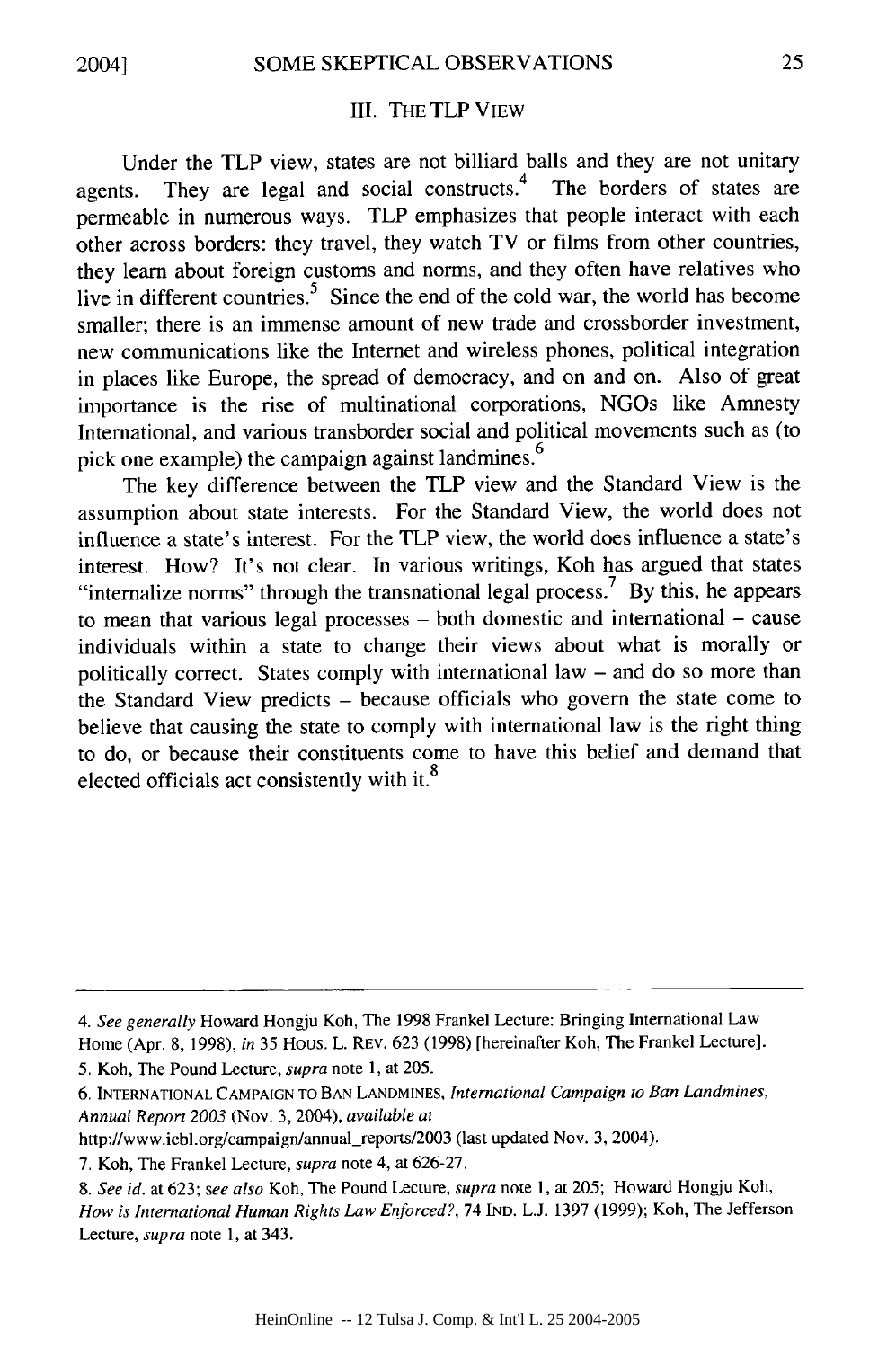#### IV. THE ROLE OF **COURTS**

#### *A. Standard View*

Under the Standard View, the role of courts is dull. The political branches **-** and especially the president - determine foreign policy and decide whether to enter treaties, break treaties, and so forth. All that a court does is follow the instructions of the president or Congress. If the government wants to violate a treaty, a court will not stop it. But if the government wants its own citizens to comply with a treaty and creates domestic law that incorporates the treaty, then of course the court should enforce the treaty. A humble example is an old treaty that gave Spaniards certain property rights in Florida.9 **If** the political branches decide to incorporate this treaty into domestic law, then American courts should protect these rights; otherwise, they should not.

In sum, under the Standard View courts are deferential *agents* of the political branches. If political branches tell them to enforce international law (that is, if the political branches formally *incorporate* international law into domestic law) then courts will do so. However, courts will not try to force the political branches to comply with international law if the political branches prefer not **to. <sup>10</sup>**

#### *B. TLP View*

Under the TLP view, courts suddenly become powerful and glamorous. It is still the case that states enter treaties, and courts enforce them when they change domestic law. But courts now have a more significant role: introducing international norms into domestic legal processes. The key difference between the Standard View and the TLP view is that under the TLP view courts act not as agents but under their own authority to compel citizens and the government to comply with international law that has never been formally incorporated into domestic law by the government and to comply with the vaguer international norms, often called customary international law.

Courts are a key player in Koh's conception of TLP.<sup>11</sup> To the question I raised earlier - how exactly do states internalize international law - Koh's answer is, in part, through their courts.<sup>12</sup> Even if government officials don't

<sup>9.</sup> Adams-Onis Treaty, February 22, 1819, U.S.-Spain, art. 8, 8 Stat. 252.

<sup>10.</sup> One could take the billiard ball view of international relations but think that courts ought to enforce international law more aggressively. The two components of the Standard View, the assumption about fixed state interests and the assumption about the role of the courts, are not analytically connected; an adherent of the Standard View might favor a more aggressive role for the courts. But as a matter of intellectual history, the two seem to go together.

**<sup>11.</sup>** Koh, The Frankel Lecture, supra note 4, at 649-52.

<sup>12.</sup> *Id.* at 626-27.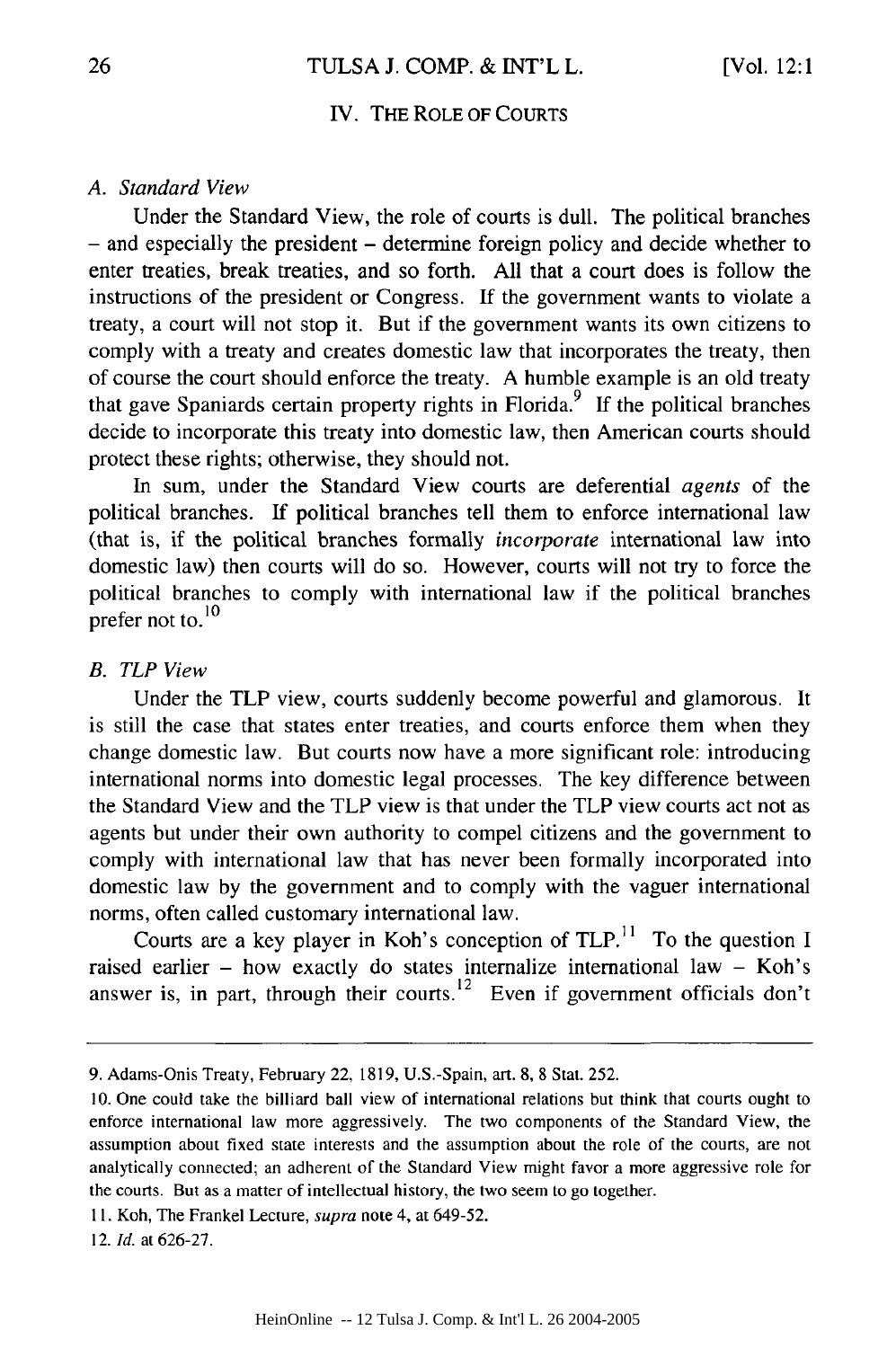want to comply with international law, their courts do, and the officials will find themselves forced by courts to comply with international law.

Then the question is, do courts really do this? And if so, why? We will get to these questions shortly. For now, you might think of the TLP view as a kind of cosmopolitan judicial activism; by contrast, the stodgy old Standard View envisions courts as exercising judicial restraint by submitting to the political branches. In international affairs, this usually, but not always, means the executive branch.

#### V. THE SUPREME COURT'S 2003-2004 TERM

Which view is held by the Supreme Court? Does the Supreme Court wed the Standard View and defer to the political branches, or does it hold the TLP view and force the political branches to comply with international law?

## *A. Sosa v. Alvarez-Machain13*

The Alien Tort Statute (ATS) is an exceedingly old law that permits an alien to sue in an American federal court for injuries resulting from a tort that violated the law of nations.<sup>14</sup> The law was rarely used, and lay dormant for nearly 200 years. Then, in 1980, a federal court famously held in *Filartiga v.* Pena-Irala that an alien may recover damages against a Paraguayan police official on account of torture and other grave human rights abuses.<sup>15</sup>

The striking thing about the *Filartiga* case was that although the U.S. government had ratified many human rights treaties, it had never allowed them to become domestic law; it has always resisted the idea that they could create private rights of action. This is true of nearly all states, and in order for the court to find that the acts of torture violated the "law of nations," or what we now call "international law," it had to argue that there is a customary international law norm against torture. **16** Customary international law usually requires state practice and state consent; although most states claim that they reject torture, the vast majority of states practice torture at some level. The court ended up basing its judgment on, among other things, a General Assembly resolution, which, by common consent, has no formal power to create international law.<sup>17</sup>

The ATS presents a problem for our simple division between the Standard View and the TLP view. On the one hand, the ATS is legislation, and courts that rely on it to enforce human rights norms are acting consistently with the

- 15. 630 F.2d 876, 889 (2d Cir. 1980).
- 16. *Id.* at 880.
- 17. *Id.* at 882.

<sup>13. 124</sup> S. Ct. 2739 (2004).

<sup>14. 28</sup> U.S.C. §1350 (2000).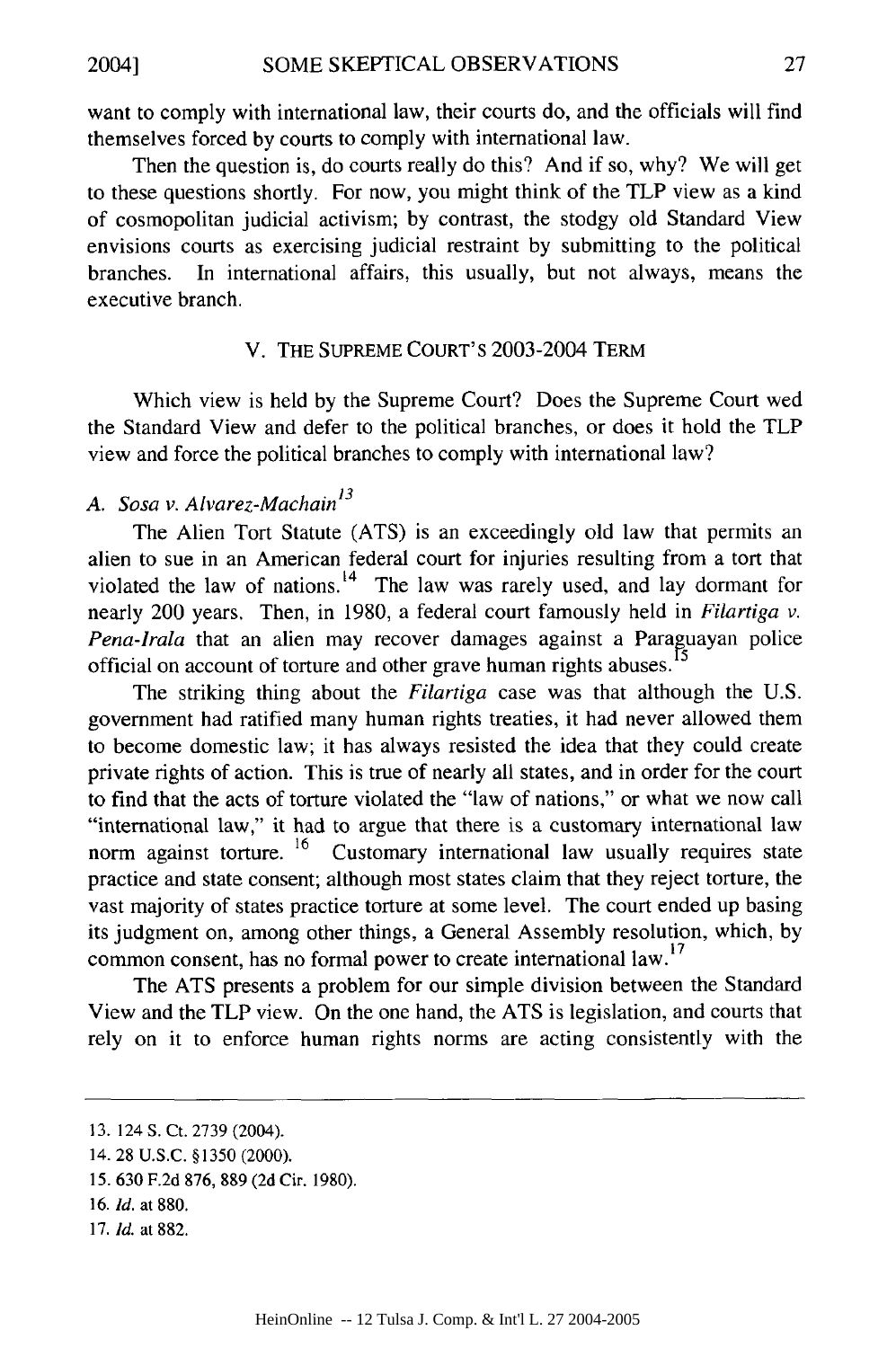Standard View. On the other hand, thanks to *Filartiga,* the ATS had clearly evolved into something that was not foreseen by its drafters: an invitation to courts to implement human rights norms in a manner not permitted by formal human rights treaties - and against Americans as well as against foreigners. On balance, I think the latter is right: the ATS *post-Filartiga* reflects TLP.

We might think of the *Filartiga* court and other U.S. courts, especially the Ninth circuit, as seizing the ATS as an opportunity for incorporating international norms in domestic law. Other circuits, such as the D.C. circuit, resisted this trend. We can think of the circuit split as reflecting a conflict between a quasi-TLP view and the Standard View. And which side did the Supreme Court take in *Sosa?*

Unfortunately, the Supreme Court did not come down clearly on either side. On the one hand, it resisted the argument that the ATS was simply a jurisdictional statute that incorporated certain eighteenth century common law causes of action. 18 This was a victory for TLP. On the other hand, the Court also raised the standards for determining whether a customary international law (CIL) norm exists. You can no longer rely on General Assembly resolutions; you need much more substantial evidence that a **CIL** norm exists. **<sup>19</sup>**

Thus, we won't know whether the TLP or the Standard View prevails until we see how lower courts interpret the *Sosa* case. If the evidentiary standards for finding human rights norms turn out to be high, then the ATS will be a dead letter. In *Sosa* itself, the question, whether a brief arbitrary detention violates international law, was answered in the negative.<sup>20</sup> The atmospherics of the opinion suggest that the courts, henceforth, will be more reluctant to award damages under the ATS. On balance, one might conclude that the Supreme Court reasserted the Standard View, albeit not with full rigor, against circuit courts influenced by TLP.

#### *B. Hamdi v. Rumsfeld*

*Padilla v. Rumsfeld*,<sup>21</sup> *Rasul v. Bush*,<sup>22</sup> and *Hamdi v. Rumsfeld*<sup>23</sup> dealt with different aspects of the U.S. government's handling of detainees, but only *Hamdi* has much on international law, so I will confine my discussion to that case.

The initial question before the Court was "whether the Executive has the authority to detain citizens who qualify as 'enemy combatants. $m<sup>24</sup>$  The problem

<sup>18.</sup> *Sosa,* 124 S. Ct. at 2761.

**<sup>19.</sup>** *Id.* at **2761-62.**

<sup>20.</sup> *Id.* at 2739.

<sup>2!. 124</sup> S. Ct. 2711 (2004).

<sup>22. 124</sup> **S.** Ct. **2686** (2004).

**<sup>23.</sup>** 124 **S.** Ct. **2633** (2004).

<sup>24.</sup> *Id.* at **2639.**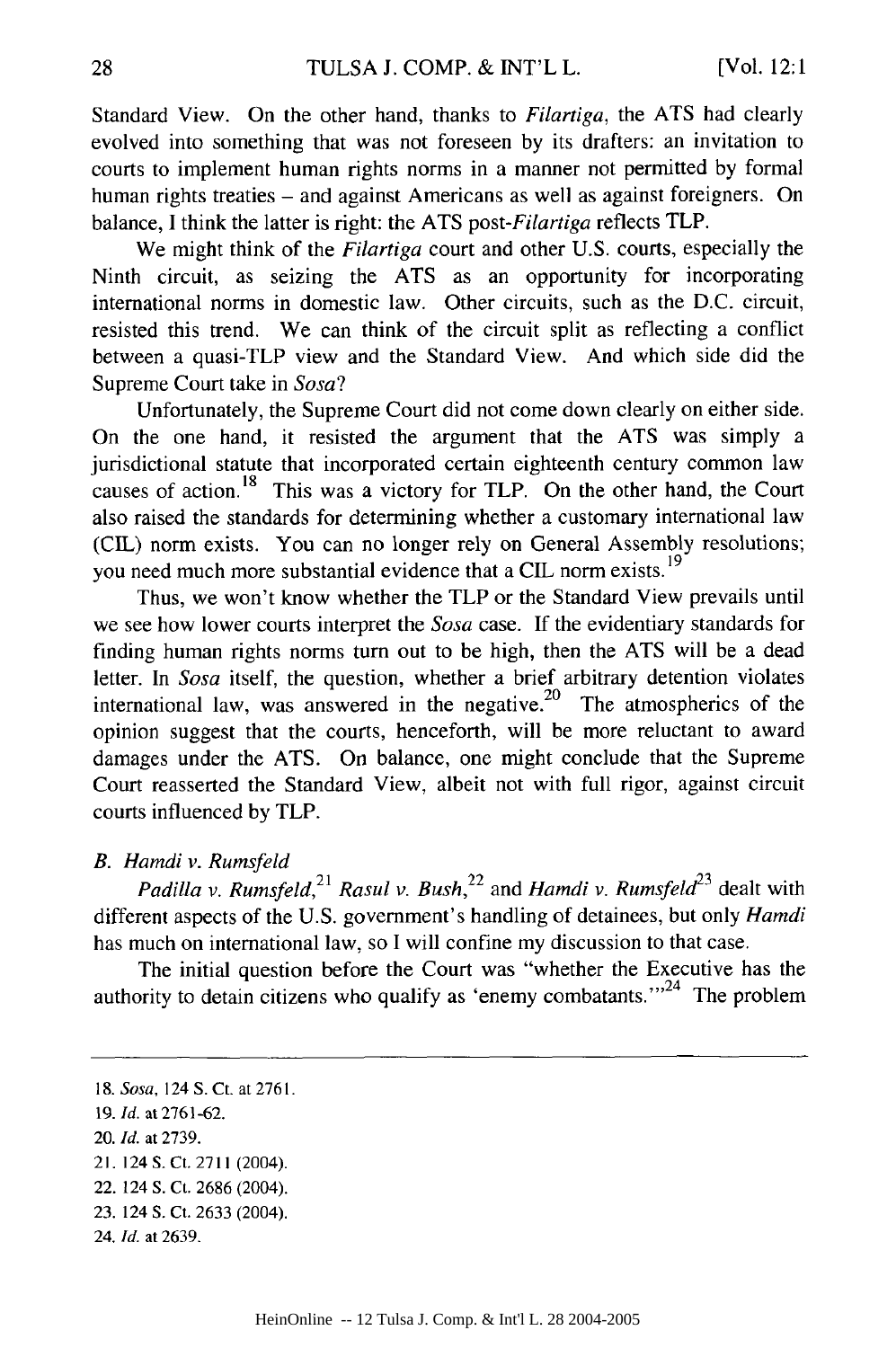for the government was the "Non-Detention Act," which forbids the Executive to detain American citizens except pursuant to an Act of Congress.<sup>25</sup> The government argued that the Executive has such authority under Article II of the Constitution,  $26$  and also under a statute enacted by Congress: the Authorization for Use of Military Force (issued in the wake of September 11th).<sup>27</sup> This Act of Congress said that the President may use "all necessary and appropriate force" against nations and individuals involved in the September 11th attack.<sup>28</sup> The plurality opinion written by Justice O'Connor agreed with the government, reasoning that the phrase "all necessary and appropriate force" in the Force Authorization included the power to detain for the duration of the conflict.<sup>29</sup>

The next question was what process Hamdi was due under the U.S. constitution. Everyone agreed that Hamdi could bring a writ of habeas corpus. But the government argued that the court's power to provide relief would be exceedingly narrow.<sup>30</sup> Under the so-called "some evidence" standard, the court would have to accept the government's statement of facts, and determine only whether the "articulated basis [for the detention] was a legitimate one. $^{31}$  The plurality rejected this argument, holding that the "enemy combatant must receive notice of the factual basis for his classification, and a fair opportunity to rebut the Government's factual assertions before a neutral decision maker." $32$ 

Hamdi gets sprung and many people cheer this result, but is it the result of the TLP view? Not at all. The main basis of decision was American statutory and constitutional law. International law made an appearance in two small places in the opinion, but its role was minor, and it clearly did not affect the result. The Standard View prevails.<sup>33</sup>

Let's turn now to Souter's concurrence, where international law plays a more visible role. Souter argues that the Non-Detention  $Act^{34}$  (which forbids the Executive to detain American citizens except pursuant to an Act of Congress) prevails unless a subsequent Act of Congress is explicit enough. For Souter, the Authorization for Use of Military Force was not sufficiently explicit because it made no mention of detentions of American citizens; the plurality had to find the

32. **Id.** at 2648.

34. 18 U.S.C. §4001.

<sup>25. 18</sup> U.S.C. § 4001 (2000).

<sup>26.</sup> U.S. **CONST.** art. II, § 2, cl. 1.

<sup>27.</sup> Authorization for the Use of Military Force, Pub. L. No. 107-40, 115 Stat. 224 (Sep. 18, 2001). 28. *Id.*

<sup>29.</sup> *Hamdi,* 124 **S.** Ct. at 2640.

<sup>30.</sup> *Id.* at 2644.

<sup>31.</sup> *Id.* at 2645.

<sup>33.</sup> One might get the impression from Koh's writings that the Standard View is synonymous with politically conservative outcomes. As the discussion in the text shows, the Standard View leads to liberal outcomes when domestic law leads to liberal outcomes.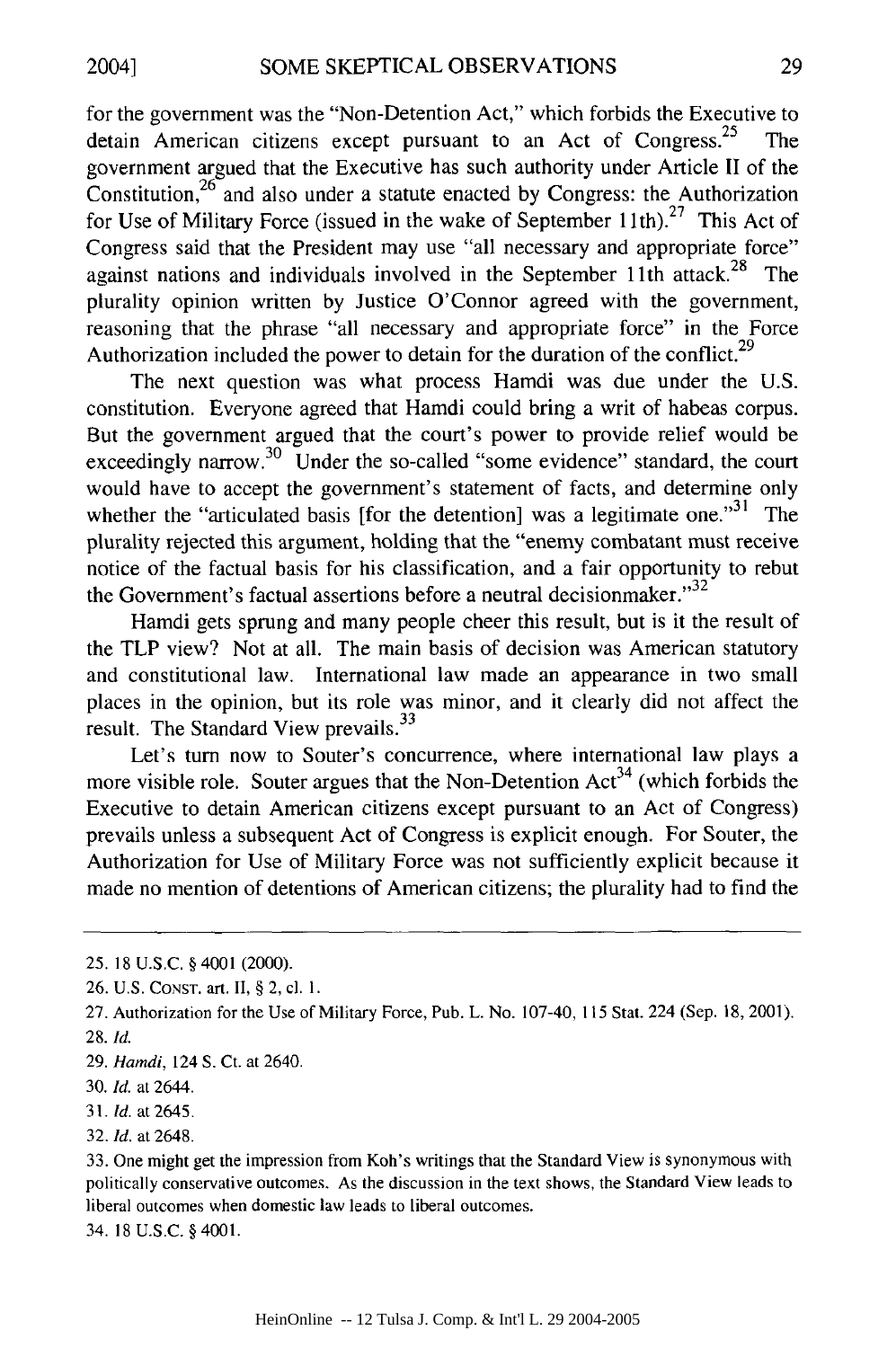authorization implicit in the Act's "use of force" language. For Souter, this was not enough. Souter says that he can imagine the Force Resolution being sufficient to overcome the Non-Detention Act in the following circumstances. Here, he is recreating an argument of the governments:

Because the Force Resolution authorizes the use of military force in acts of war by the United States, . . . it is reasonably clear that the military and its Commander in Chief are authorized to deal with enemy belligerents according to the treaties and customs known collectively as the laws of war **...** Accordingly, the United States may detain captured enemies. **..** . Thus, the Government here repeatedly argues that Hamdi's detention amounts to nothing more than customary detention of a captive taken on the field of battle: if the usages of war are fairly authorized by the Force Resolution, Hamdi's detention is authorized for purposes of [the Non-Detention Act].<sup>35</sup>

Souter then points out that the detention of Hamdi incommunicado "is apparently at odds with its [the government's] claim here to be acting in accordance with customary law of war," and rejects the government's  $\frac{1}{26}$  argument.<sup>36</sup>

What's going on here? One possibility is that Souter thinks that in authorizing the use of force, Congress could only have been authorizing the use of military force that is consistent with international law. As a matter of statutory interpretation, this seems wrong. Congress has frequently authorized uses of force; however, no one has ever thought that in doing so it conditioned the authorization on compliance with the laws of war, and certainly not to the extent of creating judicially enforceable private rights for individuals. No one thinks, for example, that when Congress declared war against Germany in 1941 it also implicitly forbade the American military to destroy German and Japanese cities, so that officials who authorized these bombing campaigns would be in violation of domestic as well as international law and subject to domestic judicial process, nor that German or Japanese POWs would have rights to American judicial process to evaluate their claims under international law. Traditionally, compliance with the laws of war has been at the discretion of the executive. Congress has attempted to take away this discretion in a handful of cases with explicit statutes (such as the War Crimes Statute), $37$  but not otherwise. Souter is using statutory interpretation to disguise a novel argument that the laws of war may provide judicially enforceable rights; here, the right by an American citizen to be released from detention where the detention is (or might be) in violation of international law but not domestic law.

*<sup>35.</sup> Hamdi,* 124 S. Ct. at 2657.

<sup>36.</sup> *Id.*

<sup>37 18</sup> U.S.C. § 2441 (2000).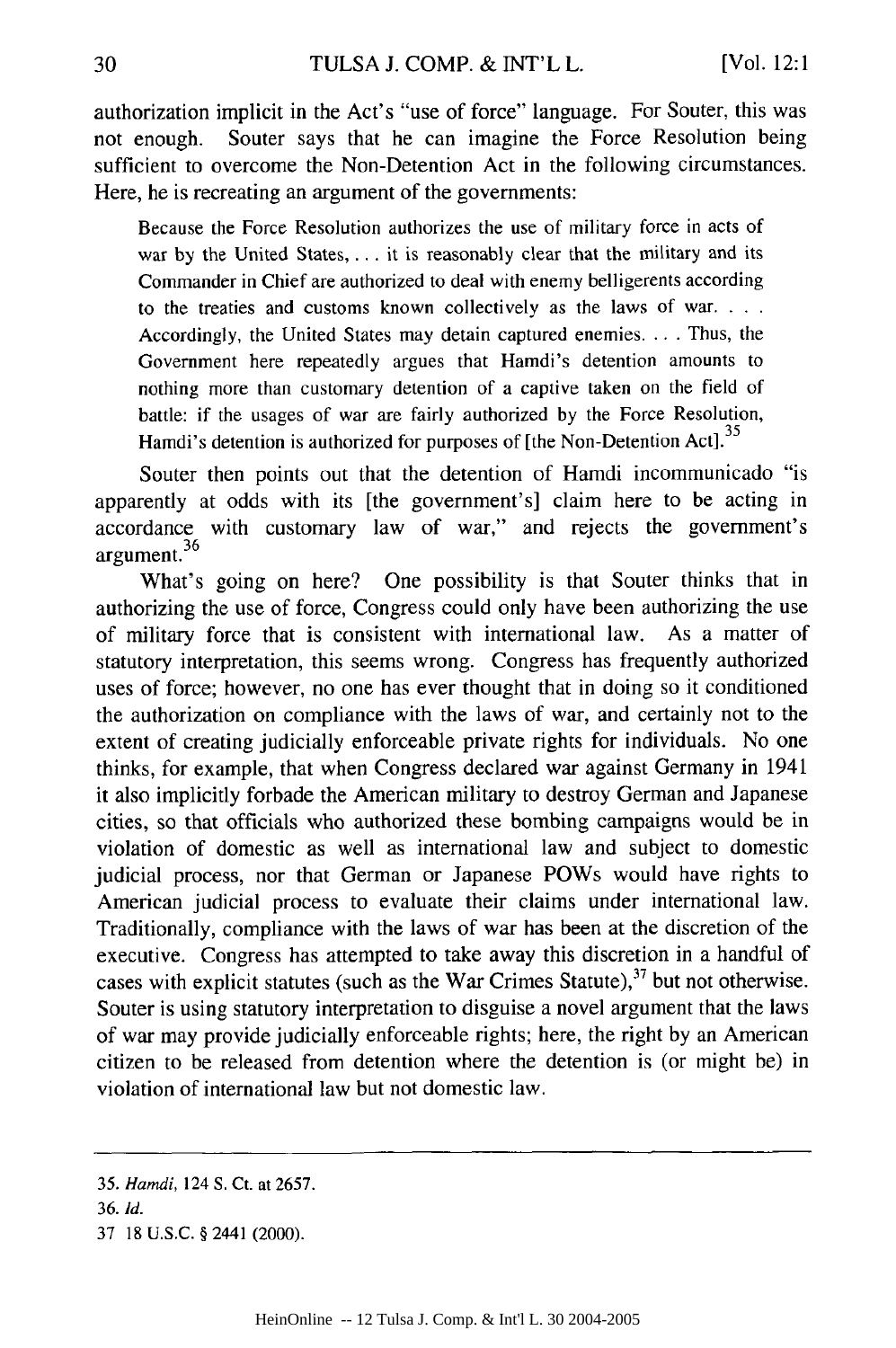I don't want to overstate what Souter is doing here. Presumably, if Congress repealed the Non-Detention Act, Souter's international law argument would not get off the ground. But what does seem clear is that Souter is using statutory materials in an extremely aggressive fashion so as to incorporate international norms in domestic law. His opinion, therefore, provides some evidence for the TLP view. However, remember that his opinion received only one other vote.

By contrast, for O'Connor's plurality opinion, Hamdi goes free only if his detention violates American statutory or constitutional law.<sup>38</sup> The plurality and the dissent, I should add - clearly reflected the Standard View; the Standard View wins, 7-2.

## *C. Revisiting LaGrand*<sup>39</sup> and Breard:<sup>40</sup> the ICJ's Avena Case<sup>41</sup>

I want to mention briefly one other case, although not a Supreme Court case. Last March, the International Court of Justice (ICJ) ruled that the U.S. had violated the Vienna Convention on Consular Relations by failing to inform a Mexican national named Avena, who had been arrested for capital murder, that he had a right to obtain assistance from the Mexican consulate.<sup> $42$ </sup> Subsequently, Avena was sentenced to death for committing a capital crime. Mexico brought a proceeding against the U.S. in the ICJ, arguing that the U.S. should not execute Avena because of this violation of an international treaty.<sup>43</sup>

It's one thing to lose an ICJ case; but the ICJ cannot stay an execution. To stay an execution, one must ask an American court to obey the ICJ's judgments. This, the Supreme Court has not been willing to do. In two earlier cases  $-$  in the *Breard* case (1998) and the *LaGrand* case (1999) - the Supreme Court refused to stay executions in light of an ICJ ruling in very similar circumstances.<sup>44</sup> According to the Court, the Vienna Convention does not provide "a foreign nation a private right of action in United States' courts to set aside a criminal conviction."<sup>45</sup> The treaty has not been effectively incorporated into domestic law by the executive and Congress. This means that it can be enforced only

<sup>38.</sup> *Id.* at 2648,

<sup>39.</sup> Federal Republic of Germany v. U.S., 526 U.S. 111, 114(1999).

<sup>40.</sup> Breard v. Greene, 523 U.S. 371, 378-79 (1998).

<sup>41.</sup> Avena and Other Mexican Nationals (Mex. v. U.S.), 2004 I.C.J. No. 128 (Mar. 31), available at http://www.icj-cij.org/icjwww/idocket/imus/imusjudgment/imus\_imusjudgment\_20040331.pdf (last visited Nov. 21, 2004).

<sup>42.</sup> *Id.*

<sup>43.</sup> Application Instituting Proceedings (Mex. v. U.S.), 2003 I.C.J. No.128 (Jan. 9), *available at* http://www.icj-cij.org/icjwww/idocket/imus/imusorder/imus\_iapplication\_20030109.pdf (last visited Nov. 21, 2004).

<sup>44. 523</sup> U.S. 371, 378-79 (1998); 526 U.S. **111,** 114 (1999).

<sup>45.</sup> *Breard,* 523 U.S. at 377.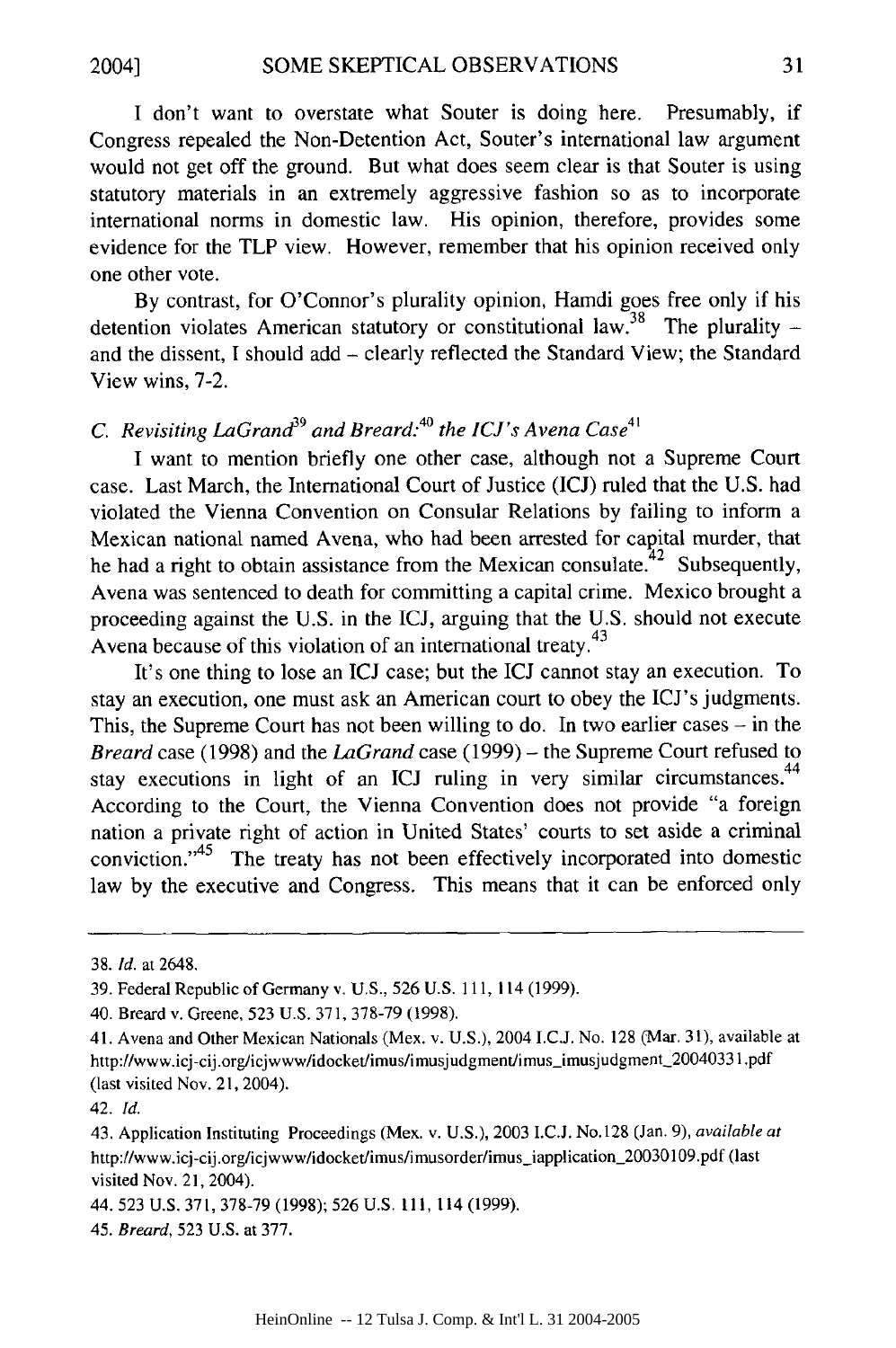unilaterally, by the executive, e.g., by the state department begging a governor to grant clemency, which happens from time to time but rarely with effect. Here again we see the Standard View in action. <sup>46</sup>

The failure of American courts to pay attention to the ICJ thus far, has been a problem for the TLP view. The ICJ is the most prominent and prestigious of the international courts: surely if TLP is right, domestic courts would pay attention to the ICJ. But this hasn't stopped some TLP proponents from claiming that the **ICJ** matters. Harold Koh, for example, argues as follows:

In the early 1980s, it came to light that the Reagan administration was supporting the Contras in their struggle against the Nicaraguan Sandinista Government, and that one of the chosen means was to mine the harbor of Corinto. In 1984 the Nicaraguan Government filed a suit against the U.S. Government in the International Court of Justice in The Hague.<sup>47</sup> Many people assumed that this was just a publicity stunt, one that could have no conceivable impact on the United States. They did not appreciate that Nicaragua was not so much seeking an international judgment as it was seeking to enforce transnational legal process against a more powerful adversary. By suing in this intergovernmental forum, and triggering an interaction, Nicaragua pursued the goal of obtaining a judicial interpretation that the United States was violating international law, an interpretation that it then hoped to internalize into U.S. domestic law. Nicaragua won a so-called "provisional measures" order from the ICJ, but instead of seeking enforcement, the Nicaraguans went to the U.S. Congress, where then-Senator Daniel Patrick Moynihan introduced a resolution that terminated future aid to the Contras for any actions that violated the **ICJ** ruling. In response, the Reagan administration stopped mining the harbors almost immediately. So, in my view, what happened here was a different kind of appeal, not an appeal to judicial process but to a transnational legal process, in which the Nicaraguans triggered an interaction, which led to an international legal interpretation, which was ultimately internalized into U.S. funding statutes, or domestic law. By invoking this process, a relatively powerless nation forced the most

<sup>46.</sup> Two qualifications here: first, there were some dissents; second, the procedural posture of the cases was such that the Supreme Court was not required to directly confront the TLP view. I thank Paul Berman for the latter point. I should also mention that at least one state court was influenced by the ICJ's judgment in the Avena case; *see* Janet Koven Levit, *A Tale of International Law in the Heartland: Transnational Legal Conversation Among State Courts, the Supreme Court and the International Court of Justice,* 12 Tulsa Comp. & Int'l. L. 157 (2004) (remarks in this issue).

<sup>47.</sup> Military and Paramilitary Activites In and Against Nicaragua (Nicar. v. U.S.), 1984 I.C.J. No. 70 (Nov. 26) *available at*

http://www.icj-ij.org/icjwww/icases/inus/inus-ijudgment/inus~ijudgment-19841126.pdf (last visited Nov. 22, 2004).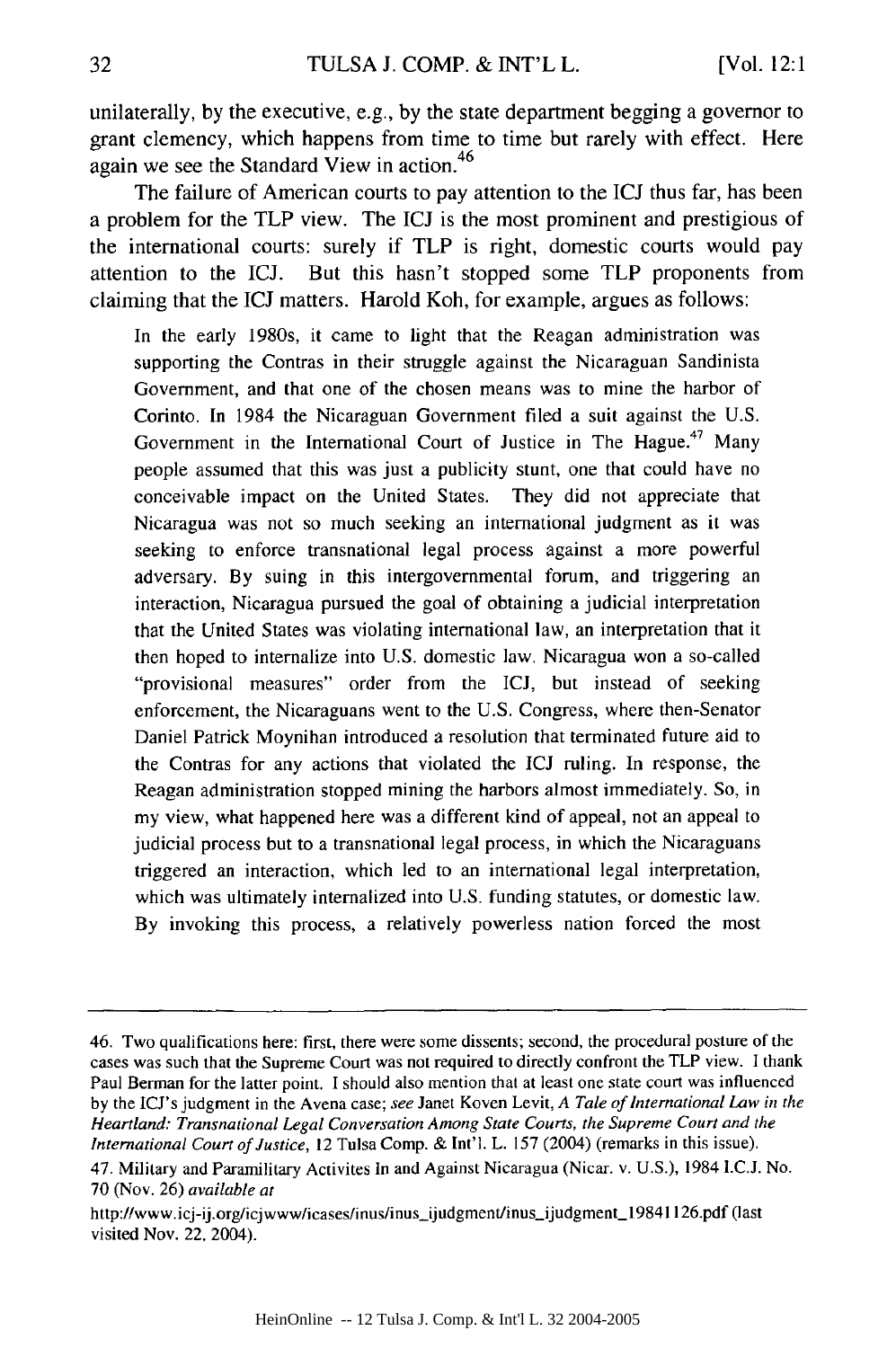powerful nation of the world, the United States, into obedience with international law. <sup>48</sup>

The problem with this argument is that there is no evidence of a causal relationship between the ICJ's judgment and the Reagan administration's decision to stop mining the harbors. The CIA stopped mining the harbors before the ICJ judgment, because: (1) the operation was complete; (2) secrecy for further operations was lost; and (3) there was an intensely negative public reaction to that operation in particular, and to the president's Nicaragua policy in general. Congress reduced funds for numerous reasons, which included the Iran-Contra scandal, but also optimism about a diplomatic mission that would have been undermined by further military operations.

As for the ICJ opinion, it had no effect on the public opinion polls on the president's Nicaragua policy; it barely registered in the newspapers, and there were a few congressional hearings but not much else. The decisive point, a point that Koh never mentions, is that the U.S. reacted to the ICJ opinion by withdrawing from compulsory jurisdiction. Far from being influenced by the ICJ's opinion, the U.S. repudiated the opinion and virtually the institution itself. The ICJ, once a great hope for internationalists, had long been floundering, but its decision in the *Nicaragua* case may have mortally wounded it.

Even if Koh were correct in saying that the ICJ influenced Congress and the president, this would be the Standard View at work and not the TLP view. The U.S. has treaty obligations to comply with the judgments of the ICJ; if the president violates those treaty obligations, Congress has every right to try to get him to change his mind. The *Nicaragua* case would have supported the TLP view, as I understand it, only if it had influenced American courts and caused them to constrain the president or Congress. However, the U.S. courts played no role whatsoever in this political drama.

#### *D. Basic problem*

Our survey of the recent Supreme Court cases, plus the *Avena* case in the ICJ, suggests that the Standard View is alive and well. We have not looked at all of the Supreme Court cases; there were ten or so others, and in none of these cases did the Court do anything different from what it traditionally does: defer to the president, or the president and Congress speaking jointly through statutes. TLP-style rhetoric was rare and never commanded a majority.

The TLP view, therefore, is not a positive account of what the Supreme Court and the American judiciary does. It is not a terrible account, however. We saw its influence on Souter in the *Hamdi* case. We saw that it influenced some Circuits prior to the *Sosa* case, and it may possibly have influenced the court in that case as well, though I doubt it. One can find some TLP-style

<sup>48.</sup> Koh, The Jeferson Lecture, supra note **1,** at 340-41.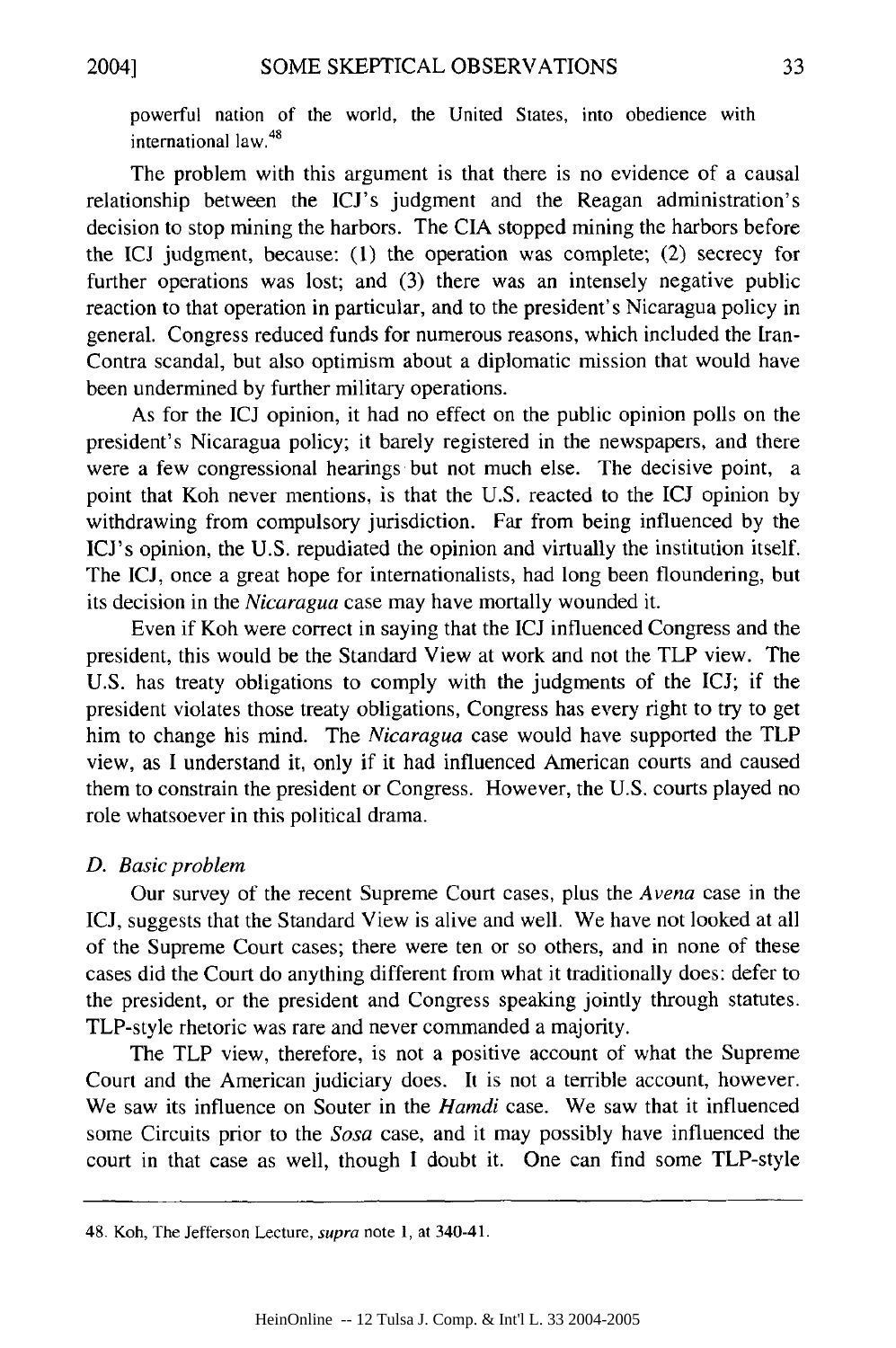language in concurring or dissenting opinions in a few other cases. A few people have suggested that cases like *Lawrence v. Texas* (the case from the 2002-2003 term, which struck down a Texas sodomy law on due process grounds) also reflects  $TLP<sup>49</sup>$  In that case, Justice Kennedy mentioned that the European Court of Human Rights had also struck down a sodomy law as a violation of the European Charter of Human Rights.<sup>50</sup> This brief passage was, to my mind, trivial, and similar passages are few and far between *(Atkins v. Virginia* being another famous example).<sup>51</sup> The dominant international law methodology on the Supreme Court is the Standard View, and there is no sign that this will change anytime soon.

Confronted with this type of evidence, Dean Koh makes two further arguments. First, he argues that TLP is, as its name suggests, a "process." If yesterday American courts ignored the ICJ, tomorrow they may obey it. $52$ Second, he argues that TLP is not just about courts, but about international norms influencing citizens and nonjudicial officials as well; therefore, a focus on the courts alone is misleading.<sup>53</sup> He may be right on both counts, but both propositions remove his theory from the realm of empirical testability, and into the realm of conjecture.

So much for the positive claims of the TLP view, but can it claim our adherence on normative grounds? Should we urge judges to take the TLP view seriously, and allow them to incorporate international and foreign norms into domestic law? I am skeptical for five reasons.

First, international law is not always good. Although current discussions center around human rights law, much of international law is a product of authoritarian as well as democratic countries agreeing on a lowest common denominator. Probably the strongest norm of international law is state sovereignty: we're not supposed to intervene when another country abuses its own citizens. If our political branches decide that intervention may be justified on humanitarian grounds (in Kosovo, Rwanda, the Sudan, wherever) then presumably, the enemy state ought to be able to get an injunction in federal court. Under the logic of TLP, courts ought to review American military interventions for their consistency with international law.

Second, judges are not always going to act the way we want them to. Koh's work assumes throughout that liberal judges will use liberal international human rights norms to constrain the American Congress and President. If you

<sup>49. 539</sup> U.S. 558 (2003).

*<sup>50.</sup> Id.* at 2474.

<sup>51. 536</sup> U.S. 304 (2002).

<sup>52.</sup> *See generally* Koh, The Hagar Lecture, supra note 1; *see also* Koh, The Jefferson Lecture, *supra* note 1, at 341.

<sup>53.</sup> Koh, The Hagar Lecture, *supra* note 1; *see also* Koh, The Jefferson Lecture, *supra* note 1.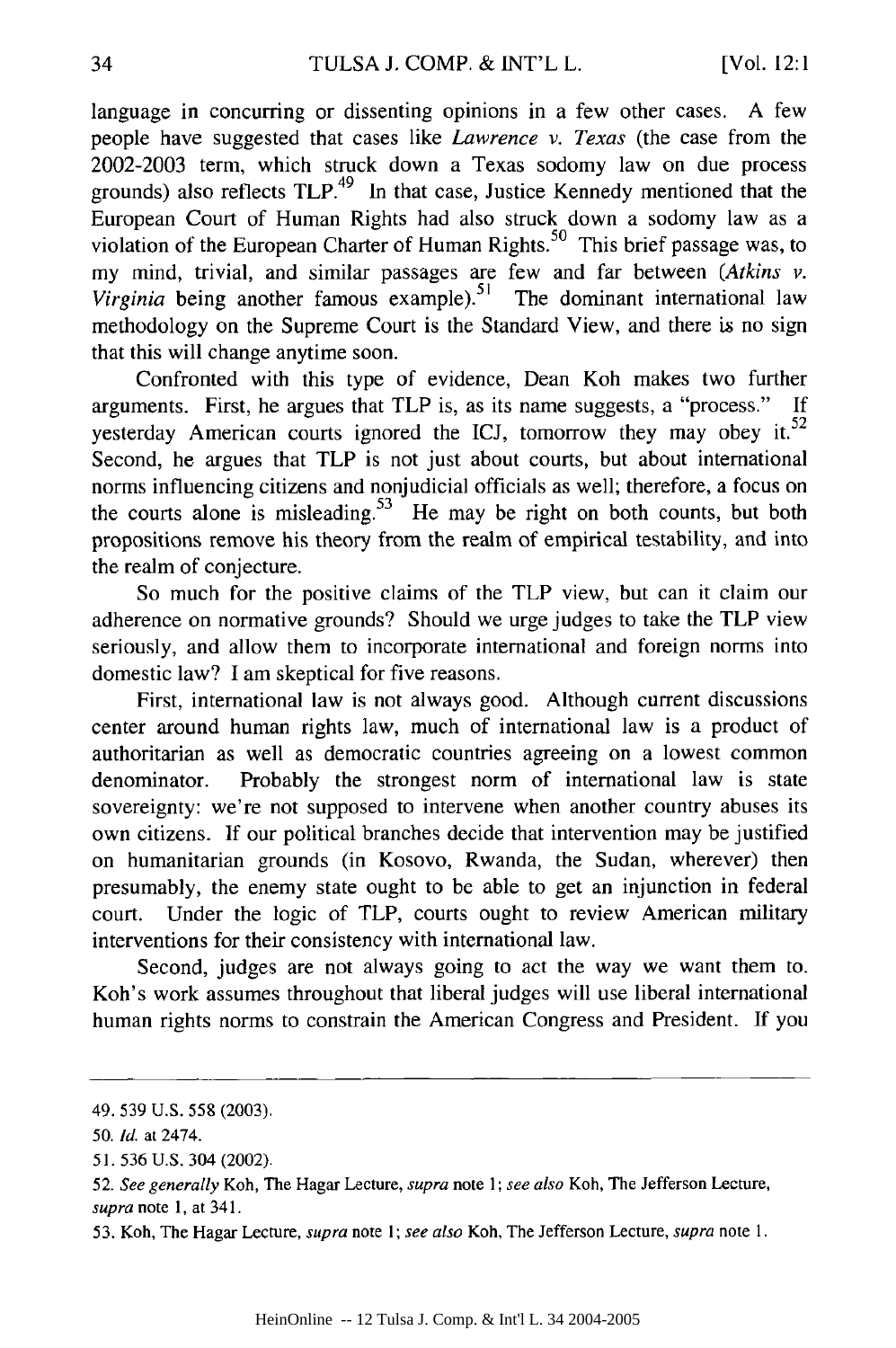are liberal, you might not mind this, but we have seen in other settings the dangers of judicial activism for liberal policy. Warren court era judicial activism for the sake of civil liberties easily transmutes into Rehnquist court era judicial activism for the sake of states' rights. TLP provides a new resource for judicial activists from both political parties.

Justice Kennedy mentioned Europe's view of sodomy laws in *Lawrence,* and the views of other countries as well; however, he did not undertake a systematic survey or acknowledge that the laws of many countries are exceedingly disagreeable.<sup>54</sup> Most countries in the world also have fewer protections for criminal defendants, laws against abortion on demand, and weaker protections for women and ethnic and racial minorities. It is not at all clear that we want our judges to take their cue from these states. Even if we do, it should be immediately clear that TLP does not necessarily mean more liberal American constitutional law. A principled approach would require American judges to take all foreign law seriously, and this means illiberal as well as liberal foreign law. $55$ 

Third, judges just don't know much about foreign policy, foreign countries, and foreign law. Scholars who cheered when Justice Kennedy cited the ECHR must have felt at least a little dismay at the superficial way in which he treated the ECHR's decision. TLP produces a whole new range of opportunities for judicial error.

Fourth, courts are, by design, passive and reactive. They must wait for disputes to arise, and then for one party to bring the case to the courthouse. For 200 years, this institutional disability has made people think that courts are in a bad position to conduct foreign policy, which must change quickly and fluidly in reaction to unpredictable world events. TLP, if vigorously implemented, would tie the hands of the political branches, and especially the president, who is in the strongest position to conduct vigorous foreign policy. More likely, it would result in a reaction by the political branches, which are jealous of their power over foreign affairs, and have the means to frustrate efforts at judicial interference.

Consider the ATS. The U.S. government has a complicated relationship with foreign countries, and while it wants other countries to respect human rights, it cannot always get its way. During the cold war, this problem was acute. Many American allies against the Soviet Union violated the human rights of their citizens, but the American government always placed loyalty over

<sup>54.</sup> *See Lawrence,* 539 U.S. 558, 576.

<sup>55.</sup> *See* Justice Antonin Scalia, Foreign Legal Authority in the Federal Courts, Address before the Ninety-Eigth Annual Meeting of the American Society of International Law (Apr. 2, 2004), *in* 98 ASIL PROC. 305 (2004).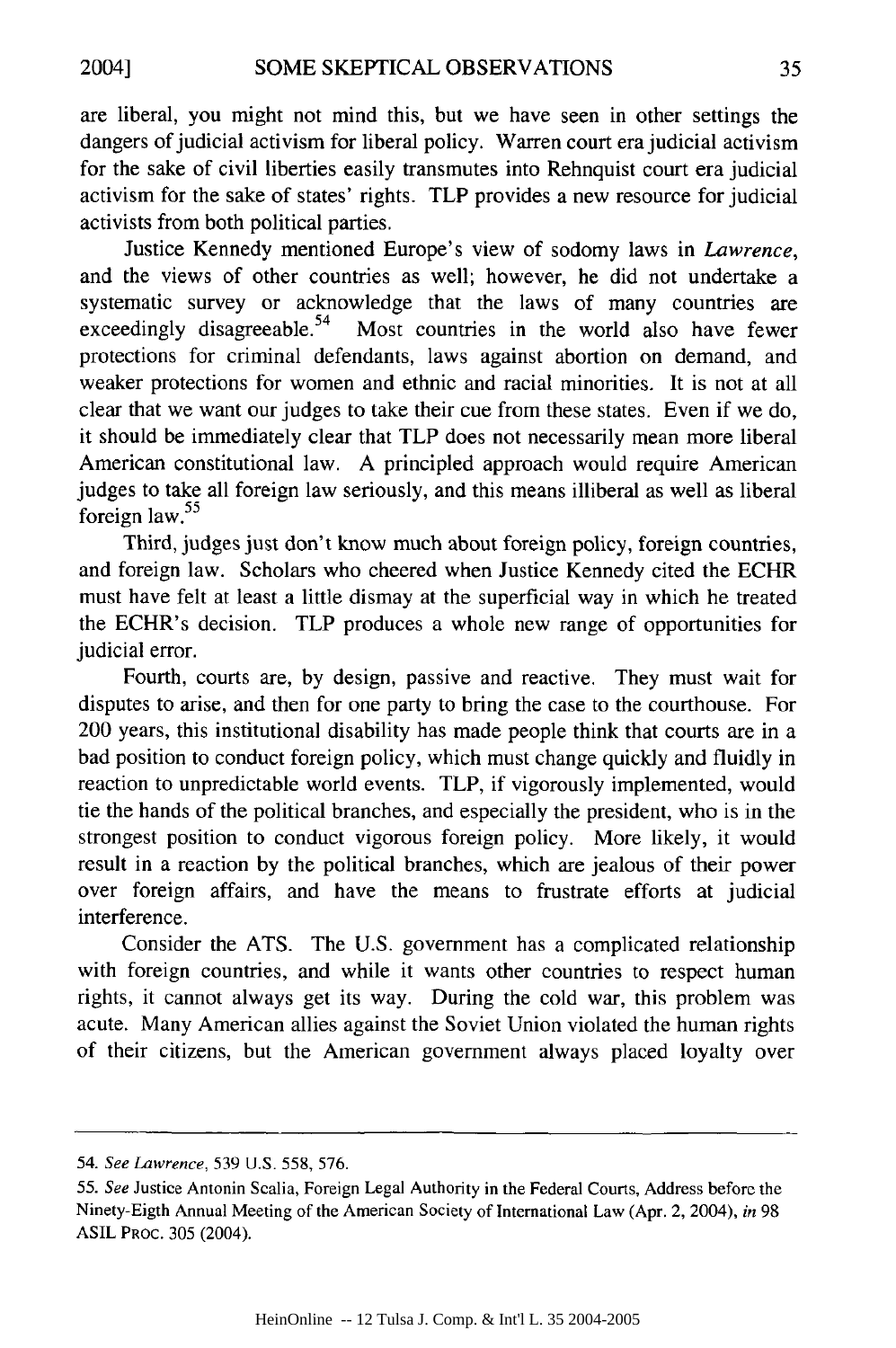human rights performance. The usual reason was that if a place like Guatemala was bad, the Soviet Union was worse, as was a Soviet dominated world.

Now you might not agree with this logic, but it is one thing to say that it is wrong, and another to say that American courts should decide that it is wrong. Only the political branches can determine human rights policy in a way that does not conflict with its other values and priorities, such as containing the Soviet Union. The Carter administration could do this, for example, although it abandoned its efforts when the Soviet Union invaded Afghanistan.

Times haven't changed after the Cold War. Important countries with bad human rights records (Saudi Arabia, Turkey, Russia, China) cannot be repudiated; the U.S. needs them to accomplish its various goals, including selfdefense. Pressure is put on them, but in a careful way. If the executive branch wants to do business with a country like China, tort suits in American courts by victims of Chinese human rights abuses, against Chinese officials, can only put the branches of government at cross purposes. There is no reason to think that courts should displace the executive and legislative branch's traditional function of conducting the nation's foreign policy.

Fifth, TLP is undemocratic. To some extent, all forms of judicial activism are undemocratic, but liberal academics were able to provide some attractive theories for Warren Court-era judicial activism - most notably, the idea that judges can correct democratic failure, such as the disenfranchisement of minorities. TLP, however, can be given no such rationalization. "Nationalist" American foreign policy **-** if you want to call it that **-** reflects the nationalist sentiments of the American people.

#### VI. CONCLUSION

For purposes of this talk 1 have simplified TLP, and my caricature can be stated in two propositions. The first proposition is a positive claim: American courts enforce international and foreign norms, often in the teeth of opposition by the President and Congress. The second proposition is a normative claim: American courts *should* enforce international and foreign norms in this way.

As for the positive claim, my argument has been that TLP has never been accurate as a descriptive matter and the Standard View is, more or less, correct. But TLP does contain an element of truth. American courts, from time to time, do seem to be tempted to enforce international law and norms in a way that is not sanctioned by the political branches. We have seen a few examples of this, albeit relatively minor examples, in the Supreme Court's 2003-2004 term.

As for the normative claim, I have sought to register some skepticism. We can think of a few cases, perhaps, where American courts may have enforced international or foreign law in a way that produced a good outcome. But I don't think anyone has provided good reasons for thinking that this is the proper institutional role of the courts. In the American system, courts work best when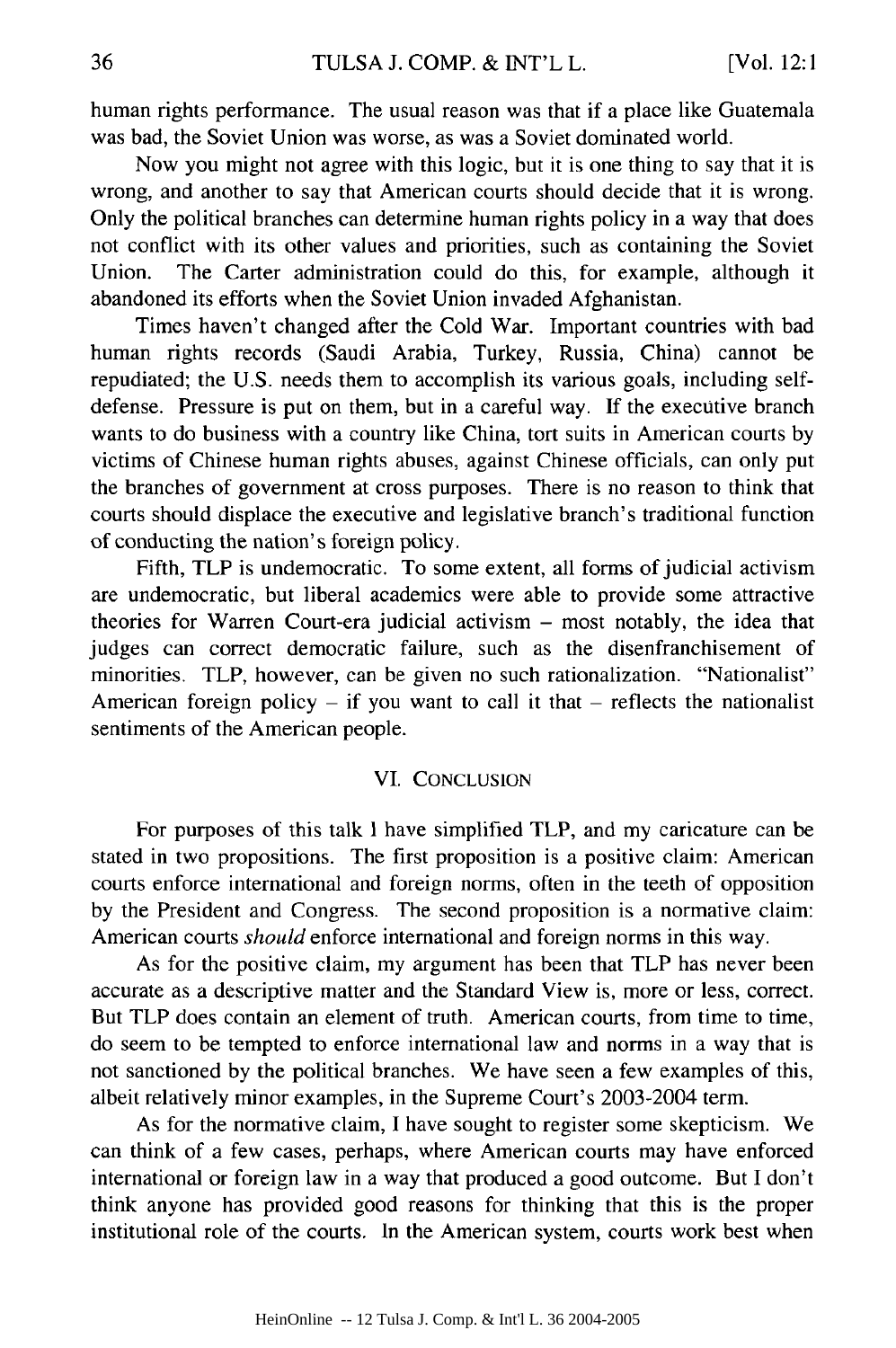they enforce positive law, and when they enforce constitutional norms in a way that is sensitive to domestic values and political realities. A cosmopolitan judicial activism may seem attractive in the abstract, but courts are in a poor position to enforce international norms against the will of the people and their elected representatives.